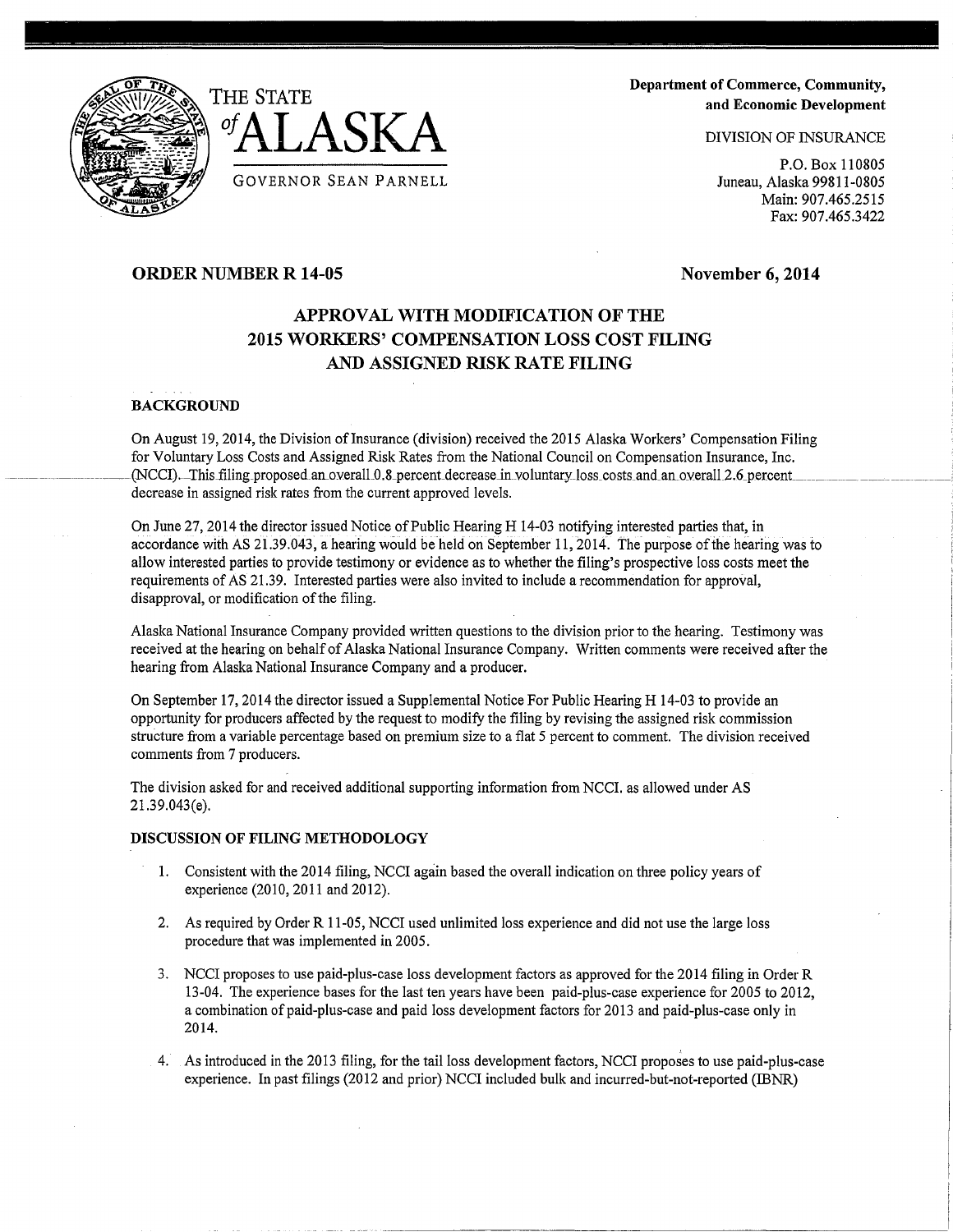reserves in the calculation of the tail factors. NCCI no longer collects bulk and IBNR data from insurers, so the tail loss development factors are calculated using paid-plus-case data as are the loss development factors from  $1<sup>st</sup>$  to  $19<sup>th</sup>$  report.

- 5. NCCI is proposing to decrease the loss adjustment expense (LAE) provision from 17.5 percent to 17.3 percent. This change is due to a decrease, from 10.3 percent to 10.0 percent, in the defense and cost containment portion of the LAE and an increase in the adjusting and other provision from 7.2 percent to 7.3 percent. NCCI bases the selection ofLAE on experience obtained through a special data call. Consistent with the change first made in the 2008 filing, NCCI included only private carrier data, and excluded state fund data.
- 6. NCCI selected a minus 5.0 percent indemnity loss ratio trend and a 0.0 percent medical loss ratio trend. This results in no change in loss ratio trends from the 2014 filing.
- 7. NCCI states that the annual frequency trend continues to decline, but shows volatility over the trend period. For the three years included in the filing, the claim frequency shows a slight downward trend, with policy year 2012 frequency 3 .9 percent lower than that of policy year 2011. The implied annual frequency trend is minus 4.0 percent, no change from 2014.
- 8. Medical severity continues to increase at about 4.0 percent annually, (in 2013 the severity trend was estimated at 4.5 percent and 4.0 percent in 2014) which is offset by the decline in frequency. The selected medical trend factor is at the middle of the indicated trends based on differing trend periods. The selected indemnity severity of minus 1.0 percent is slightly higher than the high end (minus 1.2 percent) of the indicated trends.
- 9. Under Alaska Statute 23.30.097, the fee schedule for medical treatment or service based upon the December 1, 2004 fee schedule and adjusted for changes from 2004 to 2008 in the medical care component of the Consumer Price Index for all urban consumers compiled by the United States Department of Labor, Bureau of Labor Statistics was not applicable after December 31, 2010. On October 7, 2011, the governor signed House Bill 13 (HB 13) which established a fee schedule to be effective on or after December 31, 2010. Therefore, the experience period used in this filing contains only two full years of data, 2011 and 2012, related to the impact of the new fee schedule.
- 10. NCCI revised the procedure for determining the coal mine occupational disease load related to coal miner's black lung disease. Estimates of the number of expected claims and the average cost of a claim are needed in this procedure.
- 11. Since historical data to estimate the expected number of coal mine occupational disease claims is sparse, NCCI pools the data to create a more credible level of exposure. In previous filings NCCI included entitled claims and filed claims. In this filing, NCCI uses only claims that have currently resulted in an entitlement. Also, the frequency is now based on countrywide data whereas in previous filings countrywide data was divided into two groups, east and west of the Mississippi.
- 12. The average cost of a coal mine occupational disease claim is based on pooling data for most NCCI jurisdictions rather than on the data for an individual state since state data is sparse.
- 13. NCCI will no longer include a wage trend adjustment in the derivation of industry group differentials used in class ratemaking. Research conducted by NCCI showed that wage adjustments are close to unity and therefore have limited impact on the selected differentials.
- 14. Data for class ratemaking loss development is divided into two categories, likely-to-develop and not-likelyto-develop. NCCI evaluated historical data to determine if the current assignment is optimal and determined that one body part code should be moved to the likely-to-develop group. All claims associated with this body part code have been reassigned.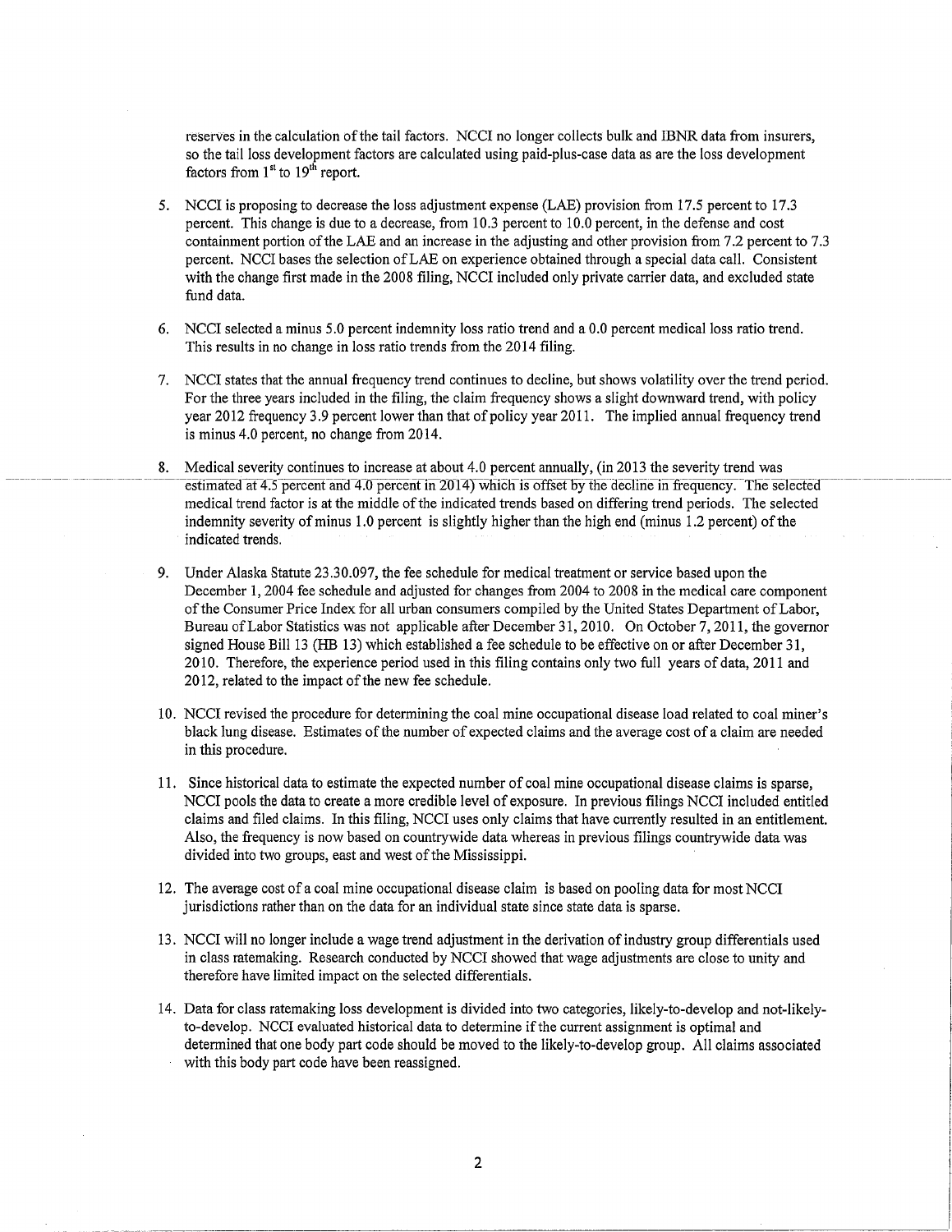- 15. The retrospective rating tax multiplier calculation is revised to include a variable factor by state that represents expense and profit, excluding taxes and assessments, rather than a constant factor of 0.2.
- 16. The assigned risk portion of the filing includes
	- an excess of loss reinsurance expense;
	- an uncollectible premium provision;
	- the assigned risk plan administration expenses; and
	- $\bullet$  the servicing carrier allowance based on the 2012 2014 servicing carrier bid process.

NCCI proposes a decrease of 1.3 percent in assigned risk expenses. This change is due to:

a) the excess ofloss reinsurance provision is a smaller percentage of the premium than in 2014;

b) a small decrease in administrative expenses; and

c) a small decrease in average commission percentage due to larger premium policyholders obtaining coverage through the assigned risk plan than in the past.

17. NCCI proposes increasing the maximum minimum premium from \$800 to \$850 for the assigned risk --- - --------------------rating-plan.----------------- --------------------------------------------------- -- -------------- ---------- -------- ---------- -

# **INTERESTED PARTY'S REQUESTED MODIFICATIONS AND COMMENTS**

Alaska National Insurance Company (ANIC) provided testimony at the hearing and requested the following modifications to the filing:

• The loss development methodology should be based on the blended methodology NCCI proposed in the 2014 filing, paid and paid-plus-case, rather than the methodology actually approved for 2014, paid-pluscase only.

ANIC provided comments in three areas, the loss development methodology, the frequency selection and wage trend. ANIC noted that because paid data is less volatile than paid-plus-case data they would like to see more reliance on just paid data, especially now that there are two full years of experience under the current medical fee schedule. The case data may be less reliable since insurers are still uncertain as to the actual effects of the medical fee schedule.

ANIC stated that a minus 4.0 percent frequency trend is too aggressive for the current experience. Older years in which decreases in frequency were greater than the recent experience are given too much weight since frequency in Alaska has been relatively flat since 2009.

ANIC questioned the appropriateness of the loss ratio trend factors if future wage growth is more or less than the historical rate of wage change. Is error introduced into the methodology ifthe selected trends do not consider the expected wage growth rather than historical wage growth? In particular, how does the wage trend assumption impact the medical loss ratio trend?

ANIC asked that NCCI test and evaluate the use of a loss ratio methodology for the trend selection. ANIC noted that both Massachusetts and California recently discussed trend selection methodology and the impact of wage trends.

ANIC also asked ifNCCI had performed a review of defense and cost containment expenses (DCC) countrywide. Do differences in state requirements, such as the lack of medical cost containment in Alaska, have an impact on the differences seen in Alaska DCC and the countrywide amounts?

On September 16, 2014, after the hearing, a producer submitted written testimony requesting the filing be modified to include a flat 5 percent commission structure for the assigned risk rates rather than the current sliding scale. The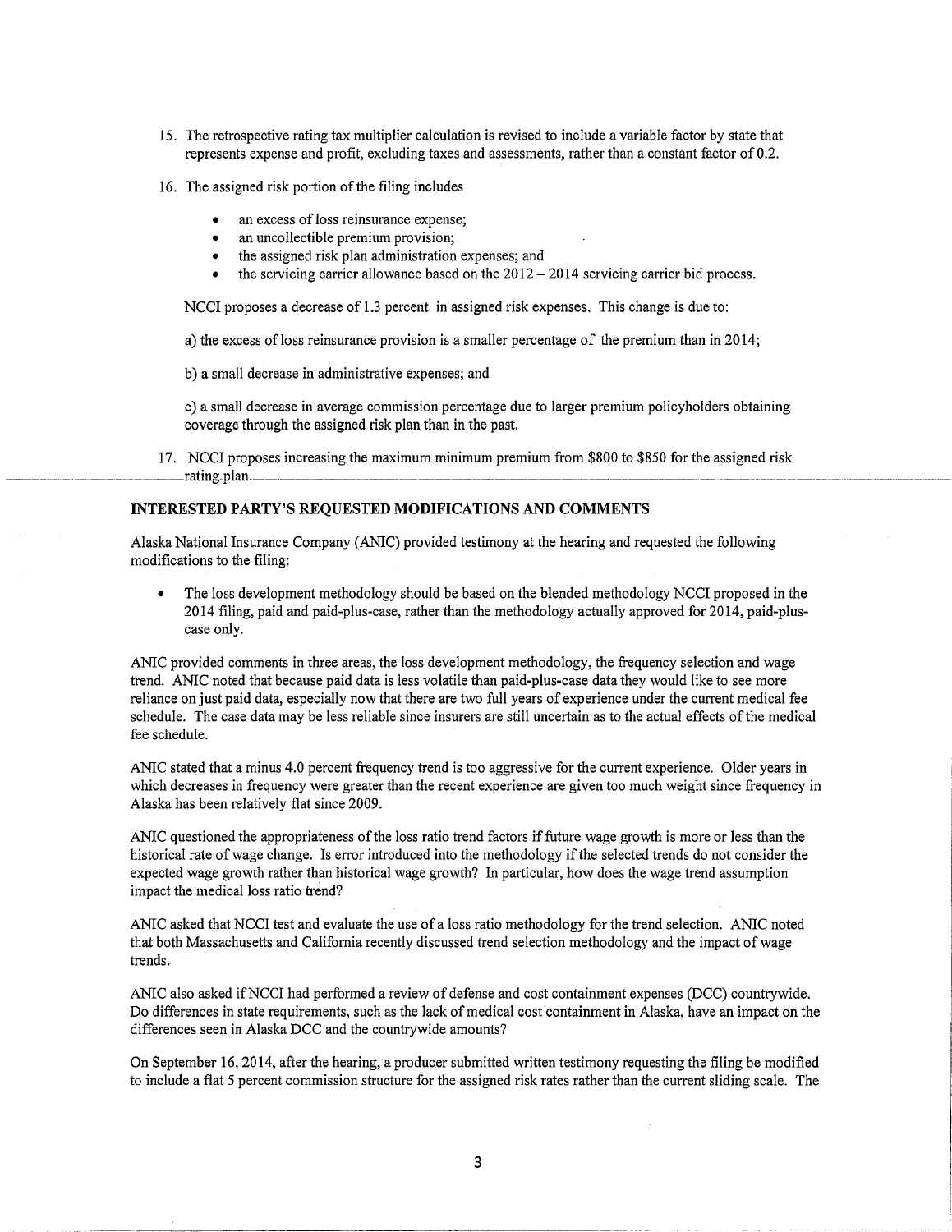commission structure ranges from 8.0 percent for the smallest premium size policies to 1.5 percent on the largest. The rationale for this modification is that the sliding scale is cumbersome and inefficient as it creates extra work to reconcile interim and final premium payments. Since the average commission rate for the assigned risk plan is approximately 5 percent this would not have an impact on the overall assigned risk rates.

## **NCCI REBUTTAL**

#### **Loss Development**

NCCI stated that the experience underlying the current filing (2014) is paid-plus-case due to concerns about the impacts of the medical fee schedule and that relying on paid-plus-case data would reflect carriers' latest estimates on claims. NCCI reviewed the indications and diagnostics and did not observe any clear reason to change the experience base from paid-plus-case for 2015.

Because paid-plus-case experience takes into consideration the claims adjusters' best estimates of claims under the HB13 medical fee schedule, there might be a slight edge for using paid-plus-case over using paid experience alone, especially in the context of consideration for stability in the experience base from one filing to the next.

Medical paid loss development factors were low in the previous evaluation, the first diagonal of data under HB 13. The medical paid loss development factors increased in the latest evaluation. Volatility of the loss development factors is also considered in the selection of the experience base.

The medical paid to paid-plus-case ratios for the latest diagonal appear to be higher than the 5-year averages, which might reflect higher than expected medical paid levels.

NCCI noted that the combination of higher medical paid loss development factors and higher medical paid to paidplus-case ratios were the main reasons that the overall indications based on paid experience are generally higher than those for paid-plus-case in the latest evaluation and why paid indications in the past were lower than the paid-pluscase indications in the previous evaluation of the data.

## Frequency

NCCI stated that they select loss ratio trends and that the estimated frequency trends are provided at the request of the division. Therefore, the estimated frequency does not have any direct bearing on the loss cost indications. The frequency in Alaska has historically fluctuated significantly with periods of moderate change being short-lived and not necessarily indicative of the frequencies following these periods. Therefore relying on short-term trends would not be as predictive for Alaska.

## Wage Trend

NCCI responded that because they select loss ratio trends the trend selection will measure historical changes in losses compared to wages over time. Because medical loss ratios have fluctuated up and down over the past 5 and 8 policy years which had lower wage growth, there does not appear to be any clear relationship between the wage trend and loss ratio changes. Wage trend may be a factor in loss ratio changes, but it does not appear to be a driving force.

## **FINDINGS**

After fully reviewing and considering the supporting documentation and testimony, both written and oral, the director finds:

1. The use of paid-plus-case loss development is acceptable. Paid-plus-case loss development factors can be volatile over time due to differing reserve philosophies and as insurers adjust the adequacy of their case reserves particularly with the uncertainty surrounding the true impacts of the medical fee schedule. Using a longer time period over which to average these loss development factors helps control the volatility.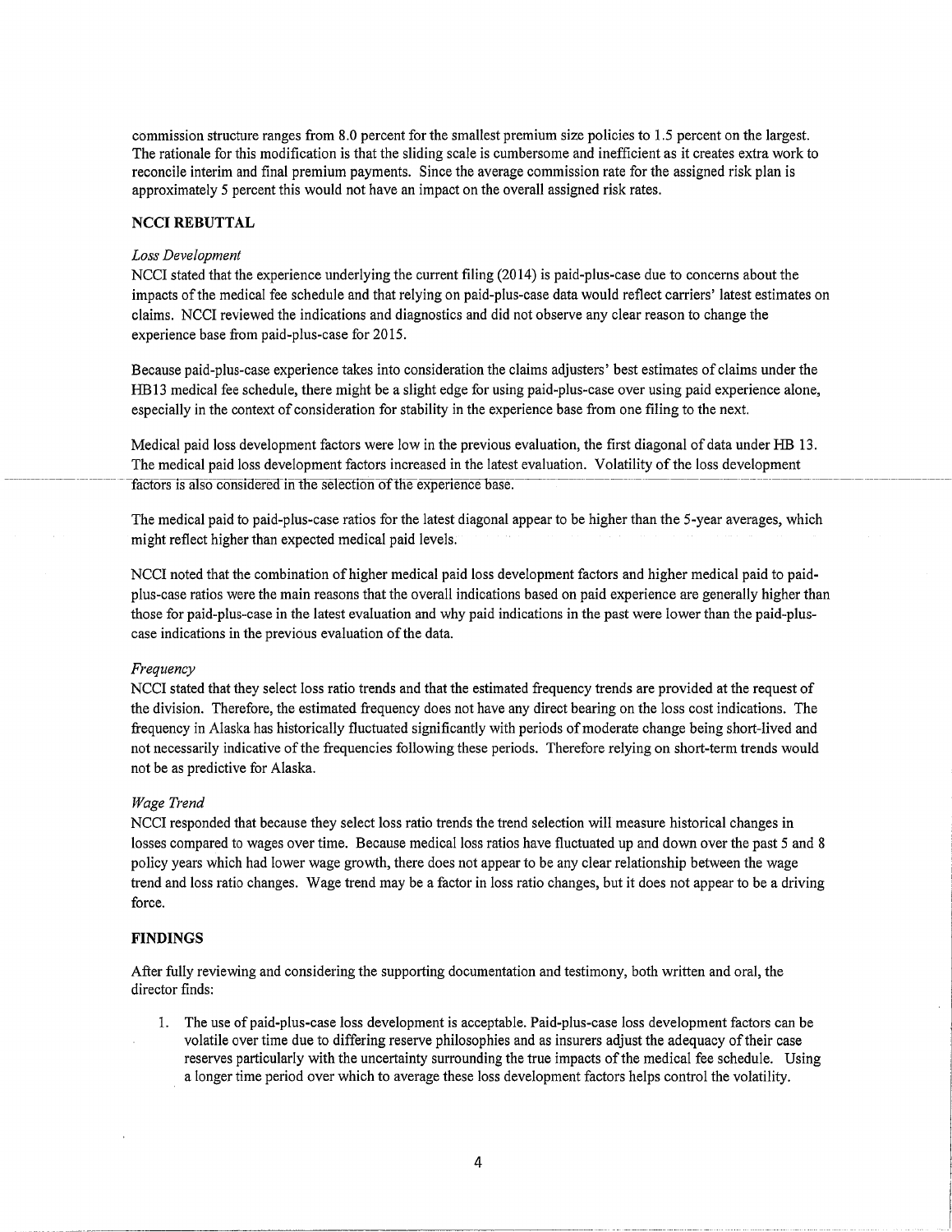Even though each insurer has its own response to estimating claim costs under the current medical fee schedule, the use of paid-plus-case data does take into consideration the adjuster's expected impact of the medical fee schedule.

- 2. The paid loss development factors are not as volatile as are the paid-plus-case loss development factors. Since the paid experience for the most recent two periods includes medical costs actually paid under the new medical fee schedule, it may be reasonable to incorporate a paid loss development method in the calculation. But the newest year of data has paid loss development factors that are higher than the prior year of data, which has some of the lowest paid loss development factors of the last 5 years. It is unclear which of the two years would be more representative of loss development under HB13. If the methodology were revised to include an average of paid and paid-plus-case loss development, the indicated change would range from minus *0:2* percent to 0.5 percent depending on how many years of paid loss experience is used.
- 3. In Order R 13-04, NCCI was asked to use only paid-plus-case loss development for the 2014 loss costs because of concerns that the low paid loss development factors of the first year of experience under RB 13 would understate the ultimate loss amount. After reviewing the explanations and data provided by NCCI and ANIC, the use of an average of paid and paid-plus-case data would comply with AS 21.39.030(a)(l). However, adequate evidence has not been provided to demonstrate that the use of paid-plus-case experience\_only\_does\_not comply\_with\_AS\_21.39.030(a)(1).\_AS\_21.39.040(d)\_states\_that\_the\_information\_ furnished in support of a filing may include the filer's interpretation of the statistical data it relies on. The use of paid-plus-case loss development only, as filed by NCCI, is acceptable.
- 4. The proposed LAE of 17.3 percent is acceptable. In Order R 13-04 NCCI was asked to evaluate and address exactly what is happening in Alaska related to LAE amounts, whether it be loss development, carrier mix or some other factor. NCCI's discussion did not address these issues, but simply pointed out that the Alaska ratios have declined over time. In response to an objection, NCCI responded that one possible explanation may be that the very high average benefit cost per case in Alaska compared to countrywide may result in lower ratios of DCC-to-loss in Alaska.
- 5. In the 2016 filing NCCI is requested to address the questions raised by ANIC related to any differences in what types of expenses are included in DCC in Alaska compared to countrywide, such as the lack of medical cost containment in Alaska, and evaluate whether there is a significant difference that impacts the DCC-to-loss ratios used in selecting the DCC percentage.
- 6. The selection ofloss ratio trends rather than separately selecting frequency and severity trends, is acceptable. A minus 5 percent indemnity loss ratio trend and a zero percent medical loss ratio trend have been supported as required by AS 21.39.040.
- 7. The changes to the procedure for estimating the coal mine occupational disease load are acceptable.
- 8. The change in maximum minimum premium for the assigned risk rating plan is acceptable.
- 9. The division recognizes the extra work involved in reconciling assigned risk commission amounts under a sliding scale instead of a flat commission rate. However, a flat commission will significantly reduce commission amounts paid to producers who are willing to assist smaller policyholders. This change will affect producers who assist policyholders with a premium level ofless than \$10,000, or approximately 62% of the assigned risk market policies.

It is also worth noting that while most states use a sliding scale commission, Alaska's scale differs from these other states by applying a higher commission percentage to larger premium policies, i.e. in Alaska NCCI's Graduated Interval Table applies a commission rate ranging between 8 percent and 5.3 percent on policies up to\$10,000 in premium while on a countrywide basis this scale applies only on policies up to \$5,700. This helps to address the fact that the Alaska assigned risk pool consists of a large proportion of small policies.